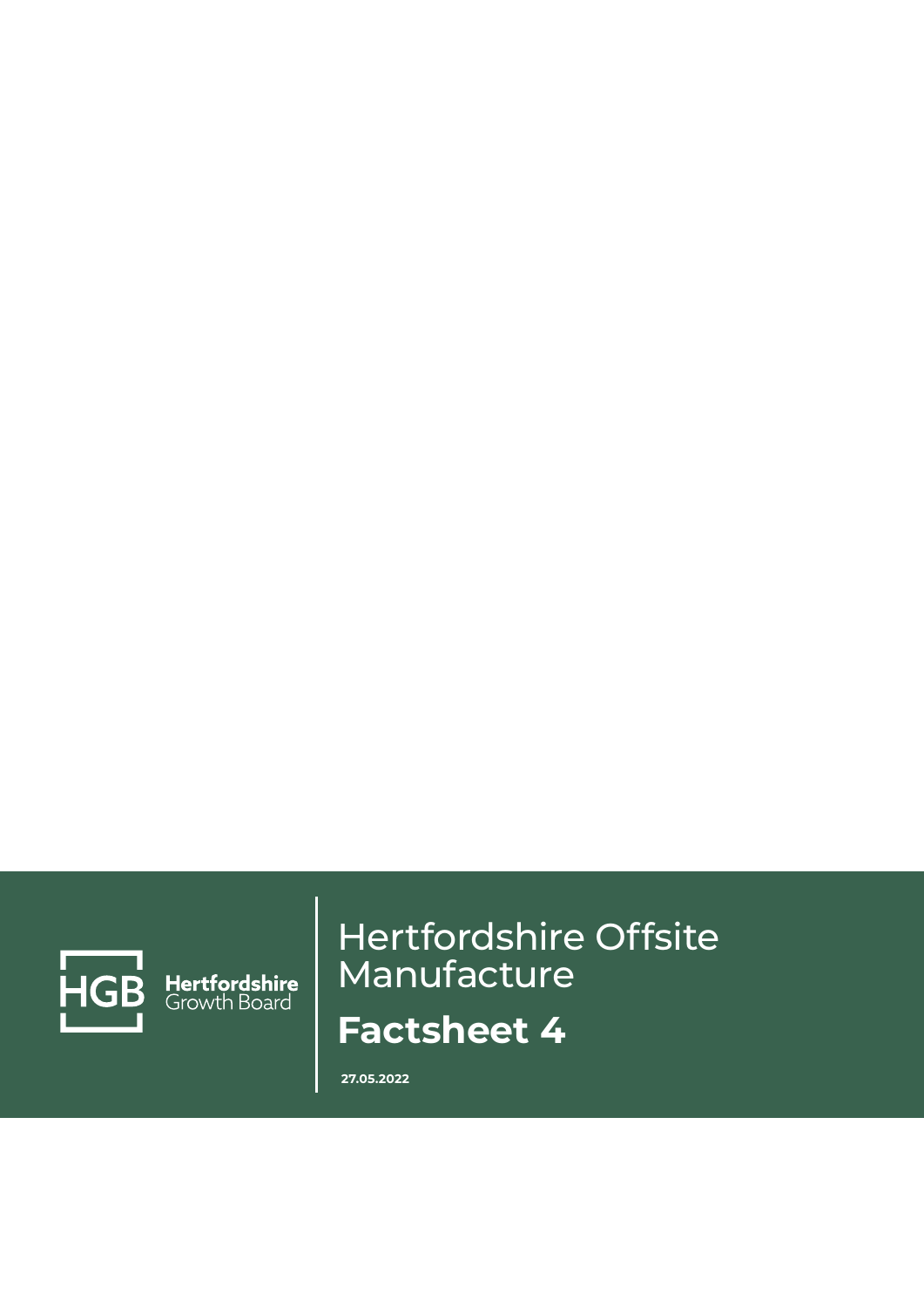## **Factsheet 4: What are the benefits of using OSM?**

The key advantages of utilising OSM are shown below but first, here are some key points to help the reader access those benefits:

### **Key to realising the benefits**

Early engagement between the client, design team, contractor and OSM Supplier, the earlier the better.

Early engagement will:

- Assist with initial feasibility and viability appraisals
- Assist with value engineering to improve costs through design development
- Assist with SAP Calculation improvement
- Reduce build duration = reduce build costs
- Save on foundation design and costs
- Enable the house/scheme to be designed for less waste
- Enable a quicker return on capital outlay

## **The benefits of OSM**

**Speed:** OSM projects can save anything from 30 to 50% of construction time. Offsite construction can significantly reduce the site programme, as components and assemblies can be manufactured concurrently in multiple locations.

Unaffected by weather conditions (60 to 90% of the construction is completed inside a factory) or other trades, factory assembly provides certainty of delivery. Installation is also much faster and all associated travel implications for secondary materials and labour can be vastly reduced, improving site logistics.

**Safety:** OSM improves efficiency and productivity, allows significant use of automation and appropriate tools and handling methods. This offers an opportunity to address some of the fundamental causes of accidents, including lifting and falls from height, by reducing the number of trades on site, reducing the need for scaffolding, as well as reducing manual handling and materials storage.

**Sustainability**: The use of OSM has a direct impact on the sustainability and carbon content of a project, both in construction and in use, due to more rigorous and fundamental design procedures, factory quality control, higher degrees of air tightness, and fewer transport loads.

50% of waste produced in the UK comes from construction. By constructing building elements at a fixed facility, onsite waste can be virtually eliminated, below 1% of the total in comparison with traditional construction which typically varies between 18% and 22%. Any waste produced can be controlled and recycled. Careful programming ensures efficient production and units can be designed to maximise the use of space in delivery vehicles, reducing carbon emissions. Site noise and dust produced by onsite cutting and cleaning can also be removed.

**Quality:** When you have more thorough processes and are carrying out those processes in a regulated, dry and easily accessible environment, it is much easier to control the quality of the end product. This results in increased levels of accuracy and reduced defect variability, flaws are caught at the source, greatly minimised, and fit and finish are improved leading to a reduction in whole life costs.

**Cost:** Early engagement with specialist contractors to produce an advanced design earlier in the process drives out risk allocations and leads to improved cost predictability. The use of standardised components can give economies of scale, particularly when consistently applied beyond a single project. Rapid delivery also provides financial benefits, improving cash-flow and offering developers a faster return on investment.